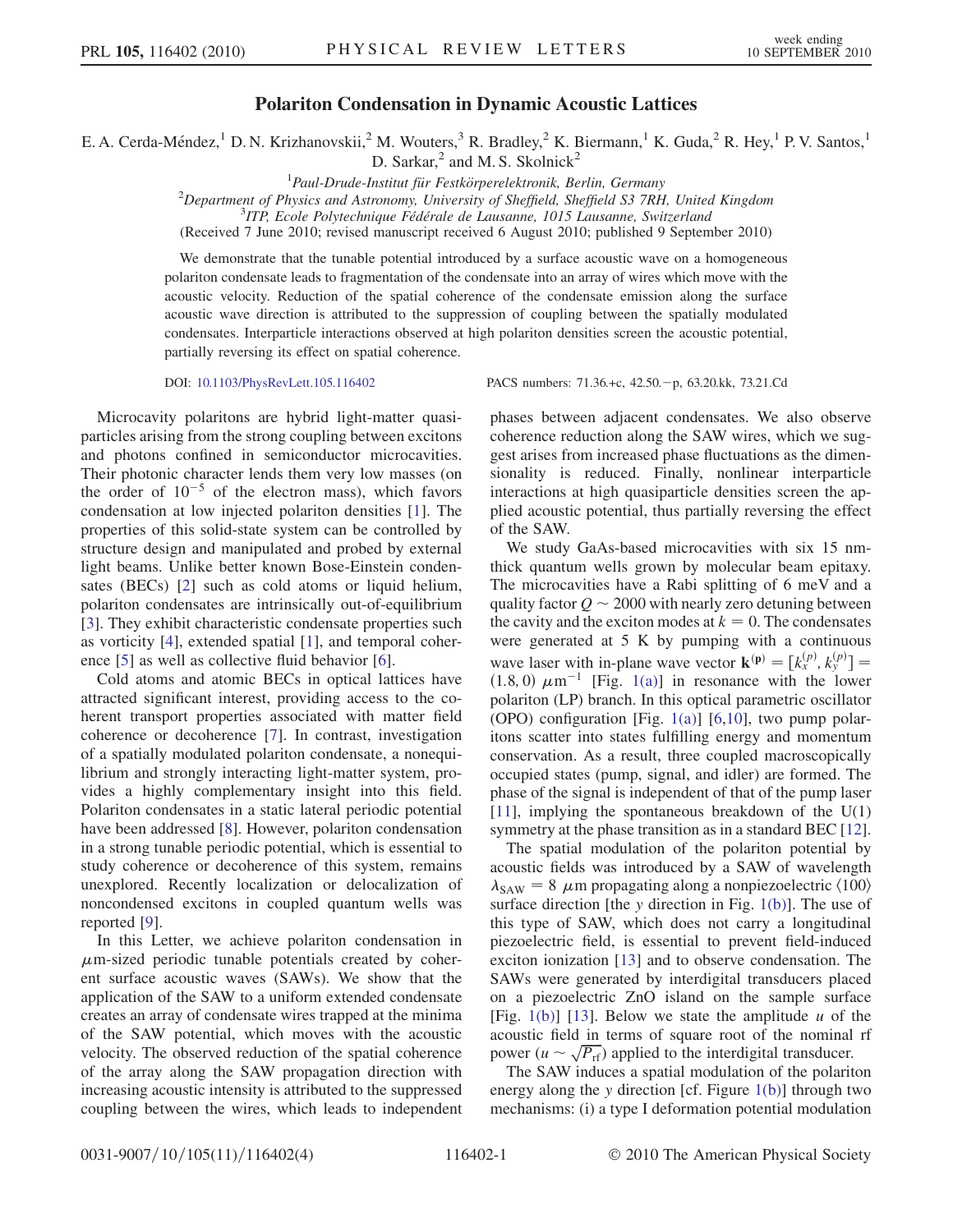

<span id="page-1-0"></span>FIG. 1 (color online). (a) Schematic diagram of a polariton optical parametric oscillator. (b) Sample structure with SAWs propagating along the  $y = [010]$  direction of the (001) microcavity surface. The polaritons are excited by a laser beam incident in the  $(x, z)$  plane. (c) Folded dispersion of the lower polariton (LP) (d),(e) LP dispersion recorded under weak optical excitation ( $I_p = 20.8 \text{ W/cm}^2$ ) in the absence and presence of a SAW ( $u = 5.65$  mW<sup>1/2</sup>), respectively. The lines display the calculated dispersion (the dotted lines indicate optically inactive states).

of the quantum wells band gap [\[13\]](#page-3-12) and (ii) an in-phase modulation of the microcavity resonance energy [\[14\]](#page-3-13). This spatial and temporal modulation creates a one-dimensional (1D) lattice for polaritons, where the energy  $(E)$  vs in-plane wave vector  $[\mathbf{k} = (k_x, k_y)]$  dispersion is folded along  $k_y$ within a mini-Brillouin zone (MBZ) of dimension  $k_{SAW}$  =  $2\pi/\lambda_{\text{SAW}}$ . Figure [1\(c\)](#page-1-0) compares the unperturbed polariton dispersion (i.e., calculated without acoustic excitation) dispersion (i.e., calculated without acoustic excitation, dashed lines) with the corresponding dispersion with a SAW displayed in the extended (thick solid line) and reduced (thin line) zone schemes [[15](#page-3-14)]. The anticrossing of the folded branches induces energy gaps in the center and at the edges of the MBZ. For optical excitation densities  $I_p$  below the OPO condensation threshold  $I_{\text{th}}^{\text{OPO}} =$ states  $t_p$  below the GFO condensation threshold  $t_{th}$  = 600 W/cm<sup>2</sup>, the far-field photoluminescence (PL) reveals the one-particle polariton dispersion, as illustrated in Figs. [1\(d\)](#page-1-0) and [1\(e\)](#page-1-0) in the absence and presence of a SAW, respectively. The well-resolved energy gaps in the center and at the edges of the first and second MBZs (i.e., at  $nk_{\text{SAW}}/2 = \pm n\pi/\lambda_{\text{SAW}}$ , where *n* is an integer) indicate<br>the formation of a polariton lattice [14]. The superimposed the formation of a polariton lattice [\[14\]](#page-3-13). The superimposed lines display the dispersion calculated using a perturbative approach [[14](#page-3-13)]. For the small acoustic modulation amplitudes used in the present studies (up to 0.36 meV), the width  $\Delta E$  of the gap at the edges of the first MBZ [see Fig. [1\(e\)](#page-1-0)] becomes essentially equal to the peak-to-peak

amplitude modulation  $V_{SAW}$  ( $V_{SAW} \sim u$ ) of the LP branch [15] [\[15\]](#page-3-14).

Above the OPO threshold, self-organization sets in [[16\]](#page-3-15), forming a signal condensate at  $\mathbf{k} \sim 0$  containing  $\sim 10^3$  particles as well as a weaker idler at  $\mathbf{k} \sim 2\mathbf{k}^{(p)}$ . Figures 2(a) ticles as well as a weaker idler at  $\mathbf{k} \sim 2\mathbf{k}^{(\mathbf{p})}$ . Figures [2\(a\)–](#page-1-1)<br>2(c) display E vs k images of the signal emission recorded  $2(c)$  display E vs  $k<sub>v</sub>$  images of the signal emission recorded under increasing SAW powers for a fixed optical excitation power density of  $I_p = 2I_{\text{th}}^{\text{OPO}} = 1.2 \times 10^3 \text{ W/cm}^2$  distributed over a 50 *um* diameter Gaussian spot. In the absence uted over a 50  $\mu$ m diameter Gaussian spot. In the absence of a SAW [Fig. [2\(a\)\]](#page-1-1), a condensate is formed at  $k = 0$  and energy of 1.5345 eV, which is approximately 0.4 meV above the bottom of the LP branch below threshold. The blueshift arises from interparticle interactions between polaritons in the OPO modes [[17](#page-3-16)].

When a SAW is applied the signal emission broadens in momentum space [Figs.  $2(b)$  and  $2(c)$ ]. We note that the linewidth of the total stimulated polariton emission (resolution limited to a FWHM of  $\sim 60 \mu$ eV, which is one third<br>of the subthreshold value) remains constant and much of the subthreshold value), remains constant and much smaller than the SAW modulation amplitude over the whole range of acoustic powers, thus indicating persistence of temporal coherence. In addition, the condensate emission intensity does not change with SAW power, indicating negligible effect of the SAW on the pump rate and losses in the system.

As will be further justified below, the SAW potential fragments the original extended condensate into an array of identical, weakly interacting condensates confined at the minima of the acoustic potential, thus forming the condensate wires oriented along the SAW wave fronts illustrated



<span id="page-1-1"></span>FIG. 2 (color online). (a),(c) Energy vs  $k_y$  images of condensates for different SAW amplitudes (u) at fixed pump power  $I_p$  =  $2I_{\text{th}}^{\text{OPO}} = 1.2 \times 10^3 \text{ W/cm}^2$ . (d) Correlation setup to measure the  $g_{(2)}^{(1)}(\delta y, \delta \tau)$  function of moving condensates using two detectors  $g^{(2)}(\delta y, \delta \tau)$  function of moving condensates using two detectors<br>(A and B) separated by a distance  $\delta y$  (e)  $g^{(2)}(\delta y, \delta \tau)$  histograms (A and B) separated by a distance  $\delta y$ . (e)  $g^{(2)}(\delta y, \delta \tau)$  histograms<br>measured at SAW amplitude  $u = 3.5$  mW<sup>1/2</sup> at different  $\delta y =$ measured at SAW amplitude  $u = 3.5$  mW<sup>1/2</sup> at different  $\delta y =$ m-along the vertical axis for clarity.  $m\lambda_{\text{SAW}}/2$  (m = 0, 0.5, and 1). The curves are shifted down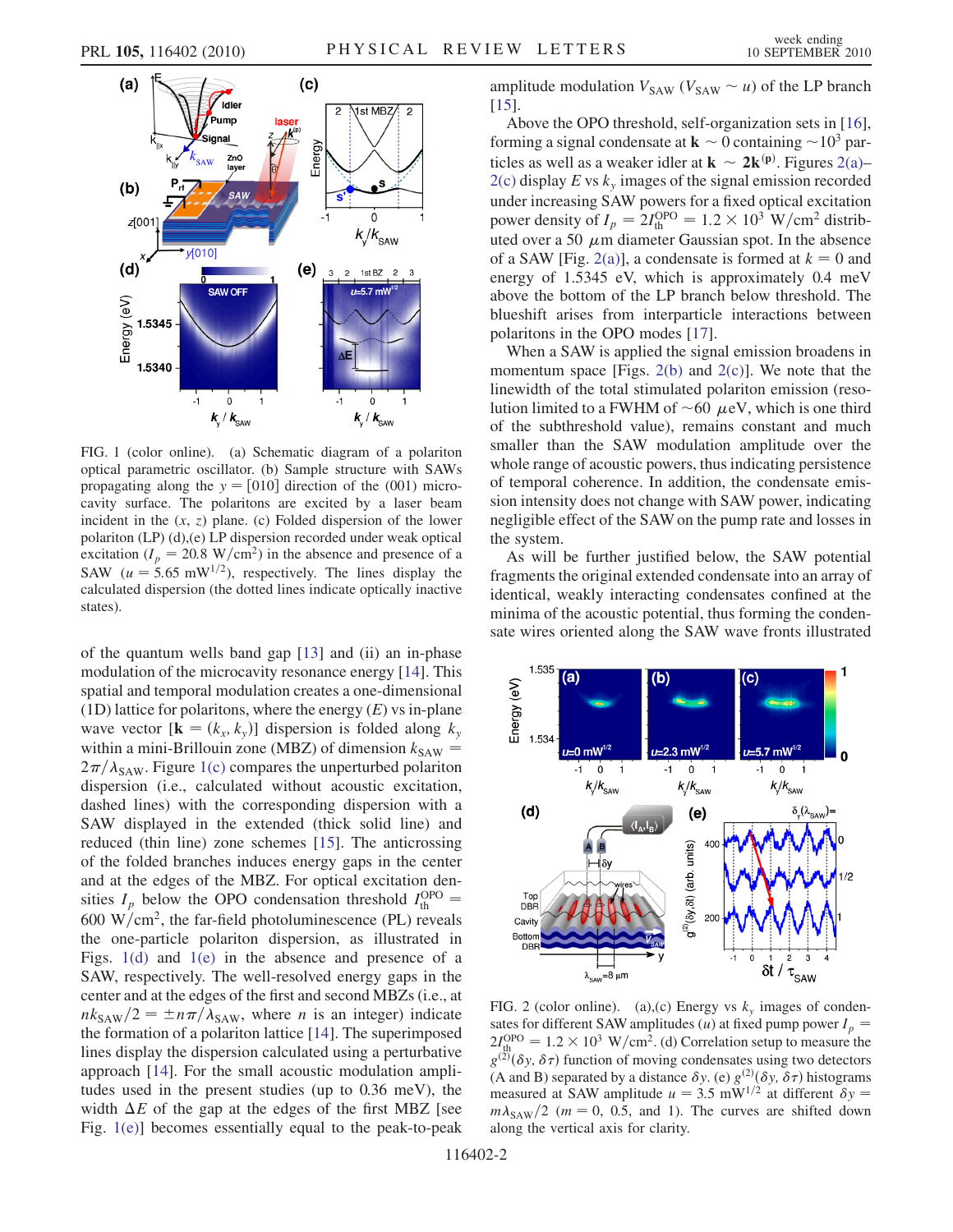in Fig. [2\(d\).](#page-1-1) Each condensate wire moves with the acoustic velocity  $v_{\text{SAW}} = 3 \times 10^3 \text{ m/s}$  and emits independently from the others at high acoustic powers. The flattening of the lowest polariton branch [Fig. [1\(e\)\]](#page-1-0) and the  $k_y$  spreading of the emission [Figs.  $2(b)$  and  $2(c)$ ] are attributed to the small width  $\Delta y \le \lambda_{\text{SAW}}/2$  of the wires in accordance with<br>Heisenberg's uncertainty principle  $(\Delta k \ge \pi/\Delta y \sim$ Heisenberg's uncertainty principle  $(\Delta k_y \ge \pi/\Delta y \sim$ <br> $2\pi/\lambda$ . Their spectral emission energies however  $2\pi/\lambda_{\text{SAW}}$ ). Their spectral emission energies, however, overlap within the measured linewidths thus attesting to overlap within the measured linewidths, thus attesting to the high homogeneity of the modulation potential.

Interestingly, at intermediate SAW amplitudes  $\lceil u \rceil$ 2.3 mW<sup>1/2</sup>, cf. Fig. [2\(b\)](#page-1-1)] the emission peaks not around  $k_y = 0$  but at  $k_y = \pm k_{SAW}/2$ , corresponding to the s' states in Fig. [1\(c\)](#page-1-0) at the edge of the lowest folded branch. A likely explanation for the  $s'$ -state emission arises from the spatial<br>modulation of the nump polariton density by SAW. The modulation of the pump polariton density by SAW. The excitation of an OPO condensate requires a laser energy slightly blueshifted with respect to the LP branch [\[17\]](#page-3-16). Above the OPO threshold pump-pump polariton interactions shift the LP branch into resonance with the laser [[17\]](#page-3-16). Under a SAW, this blueshift is larger at the minima of the SAW potential, thereby leading to a higher pump polariton density at these positions. This spatial modulation leads to diffraction replicas of the pump beam with  $k_y = \pm k_{SAW}$ and a measured intensity of 0.5% of  $I_p$ , from which we estimate a pump density modulation amplitude of about 20%. The diffraction replicas may undergo a parametric process with the unperturbed pump state at  $k_y = 0$ ,<br>namely,  $k_y^{(p)}(=0) + k_y^{(p)}(=k_{sAW}) \rightarrow k_y^{(s)}(=k_{sAW}/2) +$ namely,  $k_y^{(p)}(=0) + k_y^{(p)}(=k_{\text{SAW}}) \rightarrow k_y^{(s)}$  $y_y^{(p)}(0) + k_y^{(p)}(k_x) + k_y^{(s)}(k_y) + k_{\text{SAW}}^{(s)}(k_y)$  $k_y^{(i)}$   $(k_{\text{SAW}}/2)$  thus providing the observed parametric<br>gain at  $k = \pm k_{\text{SAW}}/2$ . The coupling (and coherence) gain at  $k_y = \pm k_{SAW}/2$ . The coupling (and coherence) between adjacent wires reduces at higher SAW amplitudes  $(u \sim 5.7 \text{ mW}^{1/2})$  due to the stronger confinement. The momentum of the condensate is thus no longer well defined momentum of the condensate is thus no longer well defined and the emission pattern in momentum space spreads over the whole MBZ branch [Fig. [2\(c\)](#page-1-1)].

The condensate wires were directly detected using a correlation setup to measure the classical second order intensity autocorrelation function  $g^{(2)}(\delta y, \delta t) =$ <br>  $\langle I_{PL}(0, 0), I_{PL}(\delta y, \delta t) \rangle$  of the PL intensity  $(I_{PL})$  from two<br>
small spots  $(2 \times 2, \mu m^2)$  separated by a distance  $\delta y$ small spots  $(2 \times 2 \mu m^2)$  separated by a distance  $\delta y$ [Fig. [2\(d\)\]](#page-1-1). As expected, the  $g^{(2)}$  function exhibits maxima at time intervals  $\delta t$  multiples of the SAW period  $\tau_{SAW}$ , when condensates cross the collection regions of both detectors. Figure [2\(e\)](#page-1-1) displays  $g^{(2)}$  functions recorded for different  $\delta y$ . The phase of the oscillations changes by  $\pi$ when the spots are displaced by  $\delta y = \lambda_{SAW}/2$ : the fact that the rate of change  $\delta y/\delta \tau = y_{SAW}$  rowes that the confined the rate of change  $\delta y/\delta \tau = v_{\text{SAW}}$  proves that the confined condensate regions are spatially separated by  $\lambda_{SAW}$  and<br>move at  $\nu_{SAW}$ . Quantitative information about the modumove at  $v_{SAW}$ . Quantitative information about the modulation amplitude can be obtained by assuming that  $I_{PL}(\delta y, \delta t) = I_0 + \Delta I \sin(k_{SAW} \delta y + \omega_{SAW} \delta t)$ , yielding<br>the  $g^{(2)}(\delta y, \delta t) = I_0^2 + \Delta I^2 / 2 \sin(k_{SAW} \delta y + \omega_{SAW} \delta t)$ . the  $g^{(2)}(\delta y, \delta t) = I_0^2 + \Delta I^2 / 2 \sin(k_{SAW} \delta y + \omega_{SAW} \delta t)$ .<br>From the maxima to minima ratio of about 1.25 in  $(\delta y, \delta t) = I_0^2 + \Delta I^2 / 2 \sin(k_{SAW} \delta y + \omega_{SAW} \delta t).$ <br>maxima to minima ratio of about 1.25 in Fig. [2\(e\)](#page-1-1), we determine a signal population modulation

 $(\propto \Delta I/I_0)$  of  $\sim$ 45%. While these results demonstrate the confinement and motion of the condensate wires, they do confinement and motion of the condensate wires, they do not imply the long-range transport of a coherent state, since the measured coherence time of unperturbed condensates of 200–[5](#page-3-4)00 ps [5[,11\]](#page-3-10) is significantly shorter than  $\tau_{SAW}$  = <sup>2</sup>:65 ns.

The coherence among the wire condensates was further investigated by recording first-order spatial correlation functions  $g^{(1)}(\mathbf{r}, -\mathbf{r})$  for the wire arrays using the proce-<br>dure described in Ref. [1]. The full width at  $1/2.7$  of the dure described in Ref. [[1](#page-3-0)]. The full width at  $1/2.7$  of the maxima of  $g^{(1)}(\mathbf{r}, -\mathbf{r})$  gives the corresponding coherence<br>lengths  $I$  and  $I$  along the x and y directions respeclengths  $L_x$  and  $L_y$  along the x and y directions, respectively. In the absence of a SAW, the emission of the condensate occurs at  $k = 0$  and is spatially homogeneous with equal  $L_v \approx L_x \approx 25 \mu m$  [cf. Figure [3\(a\)](#page-2-0)] limited by the size of the excitation spot. The spreading of the dispersion in  $k$  space in Figs. [2\(b\)](#page-1-1) and [2\(c\)](#page-1-1) is accompanied by a reduction of both  $L<sub>v</sub>$  and  $L<sub>x</sub>$  [Fig. [3\(b\)](#page-2-0)].

The SAW modulation acting directly on the signal reduces the tunneling coupling between adjacent condensates, thus allowing their phases to evolve independently with the consequent collapse of  $L<sub>y</sub>$  to values close to mass  $m_{pol} = 4.5 \times 10^{-5} m_e$  ( $m_e$  is the free electron mass)<br>and assuming a potential barrier  $V_{c,} = 0.16$  meV [cf  $\lambda_{\text{SAW}}/2 = 4 \mu \text{m}$  [[18](#page-3-17)]. Using the measured polariton and assuming a potential barrier  $V_{SAW} = 0.16$  meV [cf. Fig. [1\(e\)\]](#page-1-0) we estimate a tunneling time  $\tau_t = h/J \sim 200$  ps  $[J = 4V<sub>SAW</sub> exp(-\sqrt{\{2m_{\text{pol}}V<sub>SAW</sub>}\}\Lambda<sub>SAW</sub>/\hbar)}$  is the tunneling energy]. This time is comparable to the condensate coherence time, hence preventing the full establishment of spatial coherence between adjacent condensates.

The 20% spatial modulation of the pump (and hence modulation of the gain [\[19\]](#page-3-18)) deduced from the diffraction replicas is also likely to contribute to the signal spatial modulation and hence to the reduction of its coherence. A 20% modulation is also expected for the signal density, given the measured linear dependence of the signal intensity on the pump power above threshold. We note, however, that we have observed a similar reduction of



<span id="page-2-0"></span>FIG. 3 (color online). First-order spatial correlation functions  $g^{(1)}$  of condensates for (a)  $u = 0$  and (b)  $u = 2.3$  mW<sup>1/2</sup>. (c) Dependence on SAW amplitude  $u$  of the spatial coherence lengths  $L_x$  and  $L_y$  along the x and y directions, respectively.